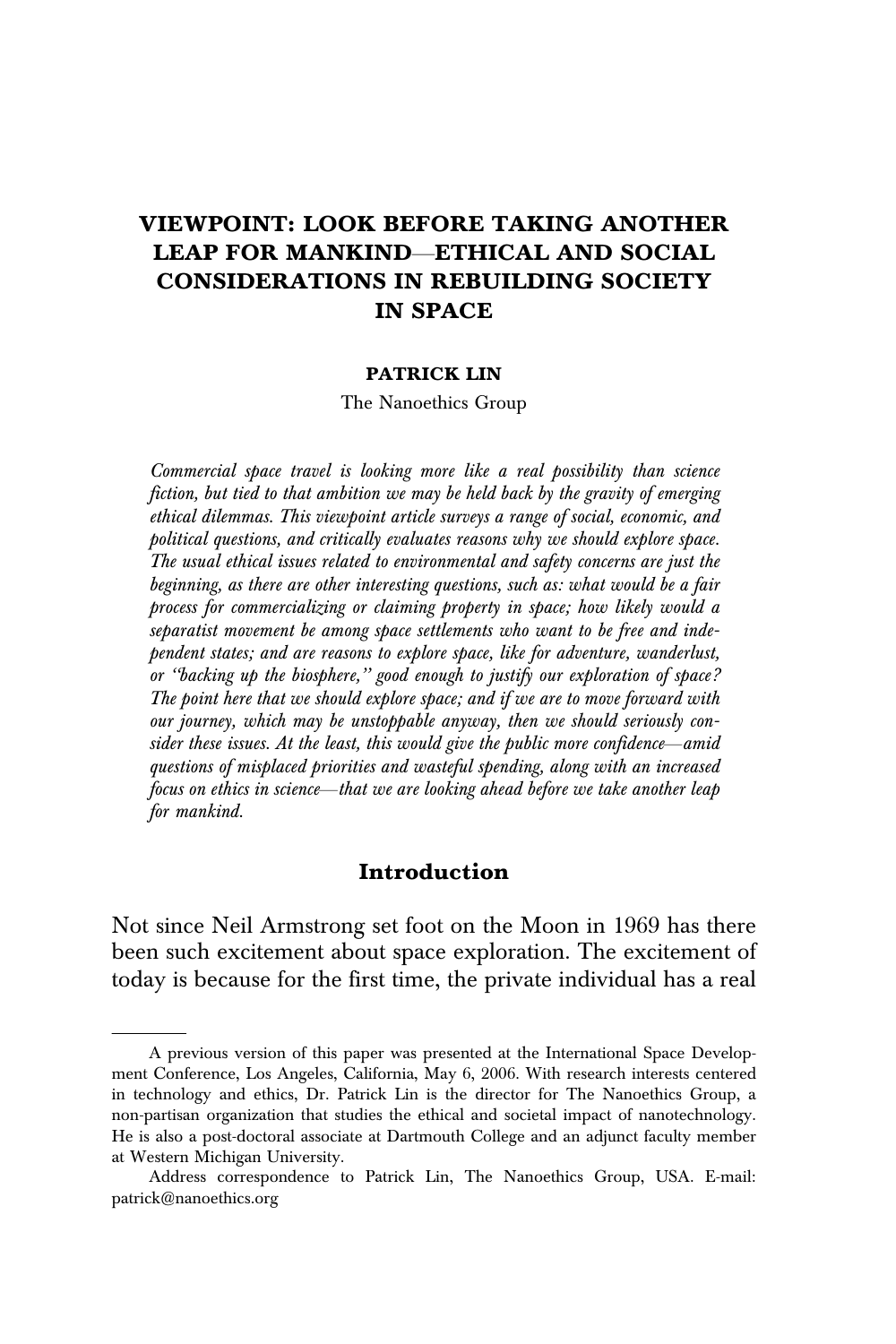chance to reach for the stars. Space travel will soon no longer be just for an elite group of highly-educated and disciplined astronauts; instead, the possibility of commercial space travel is just over our horizon. But lost in all this excitement, is a crescendo of ethical dilemmas building up that may hinder our adventures, if not considered early in our journey.

Our efforts to introduce everyday individuals into space are aggressive, with private individuals and corporations unwilling to wait for the government to open the doors. As the first step in space tourism, the X-Prize offered a \$10 million bounty that fueled unprecedented competition to make the first, repeatable privatelyfinanced space flight. Sir Richard Branson's Virgin Galactic plans to offer commercial space travel by 2008. Besides plans for ''space elevators,'' developments in nanotechnology, for example, already gives us new, lighter materials—and later promises more powerful energy sources and computing capabilities—that can enable more efficient and farther-reaching launches that the suborbital ones planned with Virgin Galactic.

So with the growing possibility of commercial space travel, we appear to truly be on the cusp of a new frontier. But what does that imply? Space has been long called ''the final frontier,'' but have we taken the time to consider what our responsibilities are as ''frontiersmen?'' Are there any ethical and social considerations we should consider beforehand? Let us briefly compare this new era of space exploration to other instances of charting new frontiers to see why space ethics is a critical area of discussion.

### Learning From History

Going back a few centuries to colonial America, our history lessons seemed to have glossed over the fierce ethical debate that had surrounded English colonialism, which focused on the moral permissibility of settling on lands already occupied by the indigenous people of America or Amerindians. It was not at all obvious that colonialism was an unproblematic practice, and in fact, it seemed to be such an intractable and important ethical dilemma that it inspired some of the most notable thinking in political philosophy. For instance, John Locke's influential Second Treatise of Government, which explained the origins of private property and civil government, is now believed to be a defense of English colonialism,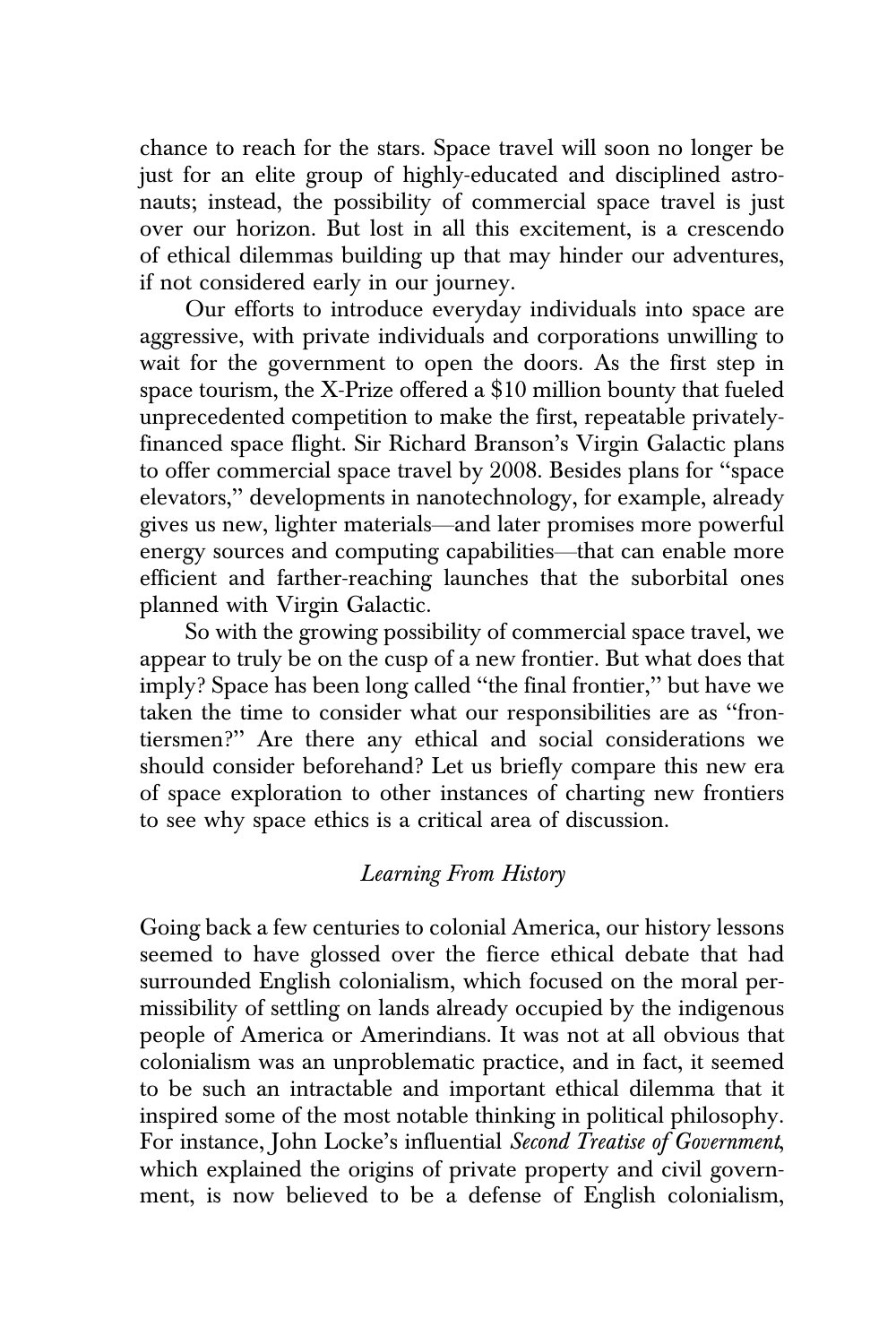establishing a legitimate mechanism to claim property in lands that are already occupied, though not ''owned'' by Amerindians as they were believed to be nomadic and only wandered across the land rather than have ownership in it.<sup>1</sup>

The difference between colonialism and space exploration, of course, is that we do not run immediately into the problem of displacing or interfering with pre-existing inhabitants of whatever space bodies we explore next, since no such ''alien'' life-form has yet to be established. And given Fermi's Paradox, this may be a problem we need not tackle in the near future. Rather, the point here is if we are taking another giant leap into the space frontier, our position is not too different from that of colonialists, as we have the unique opportunity to start a new world, but in doing so, there may be important ethical and social issues we should consider first.

Our last ''New World'' proved to hold many conflicts and challenges—from territorial disputes with other nations to the chaos of the Wild West to current population-related issues—that may similarly arise in the context of space exploration. But now, we have the benefit of hindsight and another unique opportunity to identify and defuse those potential landmines before we step on them. It has not been easy getting from a loose collection of American colonies to where we are now, and we might expect similar trials on our road to space settlements as well.

Other relevant lessons from history may include our recent development of cyberspace, or the Internet frontier. Without planning ahead for related intellectual property issues as well as online sales tax, Internet crimes, and other areas, the rush into cyberspace has been messy at best. Domain names represent a frenzied and frustrating land-grab of sorts that go to the first person to claim it, rather than to the most deserving person or organization with an established interest or trademark associated with the name, notwithstanding legal action against domain-name ''squatters.'' The usual free-market principles do not even apply here. If they had, domain names might have been auctioned off to the highest bidder. So it is unclear what our guiding philosophy or strategy is in developing cyberspace, and the absence of an overarching strategy is a likely contributor to our current problems in the Internet Age.

We might also draw an analogy between developing outer space to, say, developing Antarctica. If that frozen land were to somehow become available for commercial exploration and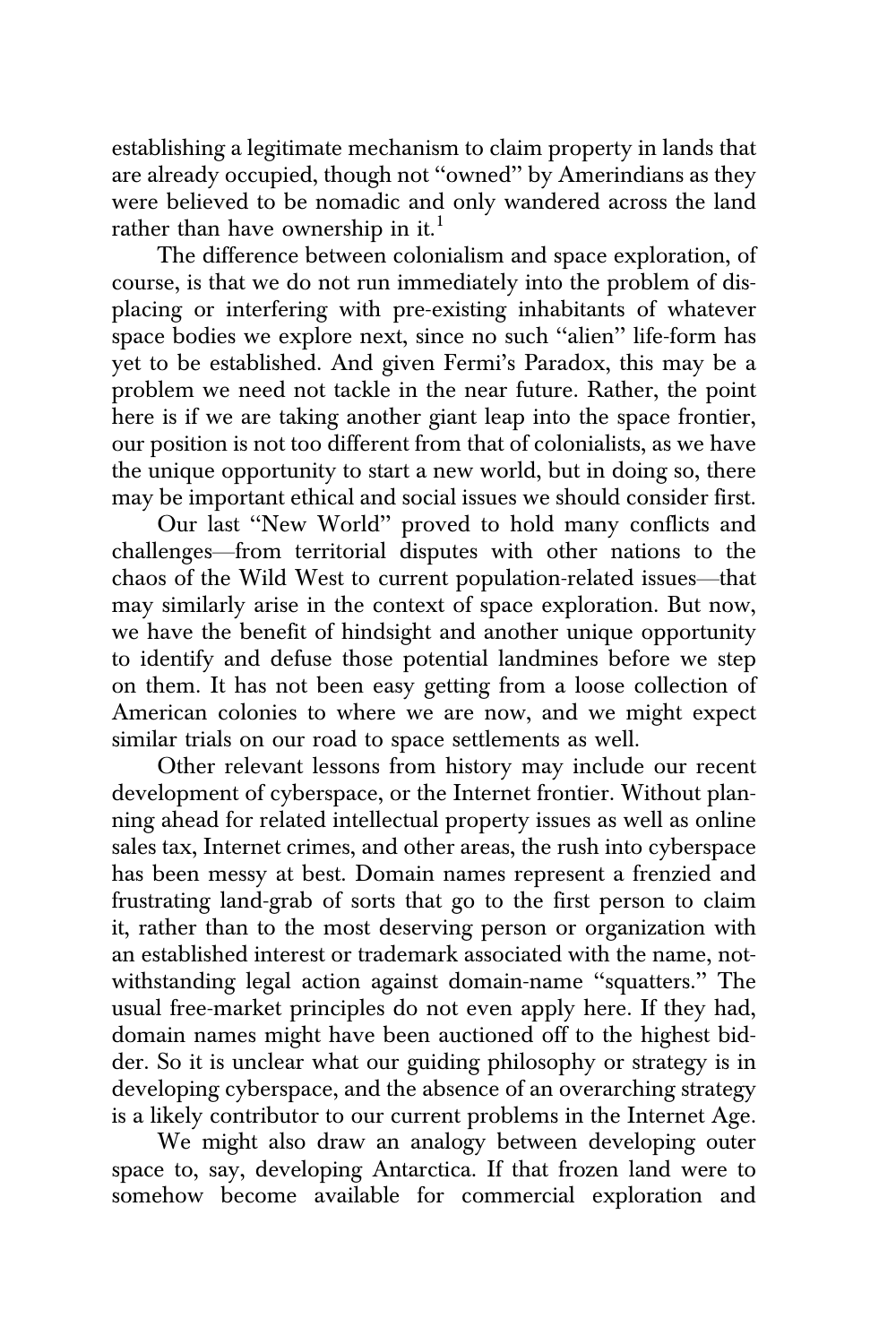settlements, what kind of social planning and ethical considerations would we discuss then, and are we applying the same forethought to space development, and if not, why not? We would not rush to develop the South Pole without a well-thought plan, so the same reasonable precaution would seem to apply to settling space.

To be sure, much has already been said about certain issues in space ethics, which we will quickly survey in the next section, but there are also new ''big picture'' worries that have not received much or any attention. Addressing these issues would at least give the public more confidence that governments, scientists, and astronauts are thinking ahead in our collective interests, rather than barreling forward with little regard or public discussion of important consequences. To illustrate, the area of biotechnology created an entirely new discipline of bioethics, and what seems to be occurring now to an extent with nanotechnology are a number of controversies surrounding environmental, health, and safety risks, and more distant concerns related to privacy, human enhancement, global security, and other areas.

### Familiar Issues in Space Ethics

The prospect of increased space travel brings with it a host of ethical questions, including: environmental conservation, competing priorities, safety risks, and non-proliferation of military technology. These are somewhat familiar questions, and though they will not be the focus of this article, we will discuss them briefly here for the sake of completeness.

One of the first and natural reactions of many is to ask: should we be encouraging private space exploration, given what we have done to our own planet? What is to prevent problems on Earth from following us into outer space, if we have not evolved the attitudes, and ethics, which have contributed to those problems? As examples, an over-developed sense of nationalism may again lead to war with other humans in space, and ignoring the cumulative effects of small acts may again lead to such things as the overcommercialization of space and space pollution. Have we learned enough about ourselves and our history to avoid the same mistakes as we have made on Earth?

Preserving the pristine, unspoiled expanses of space is a recurring theme, much as it is important to preserve wetlands,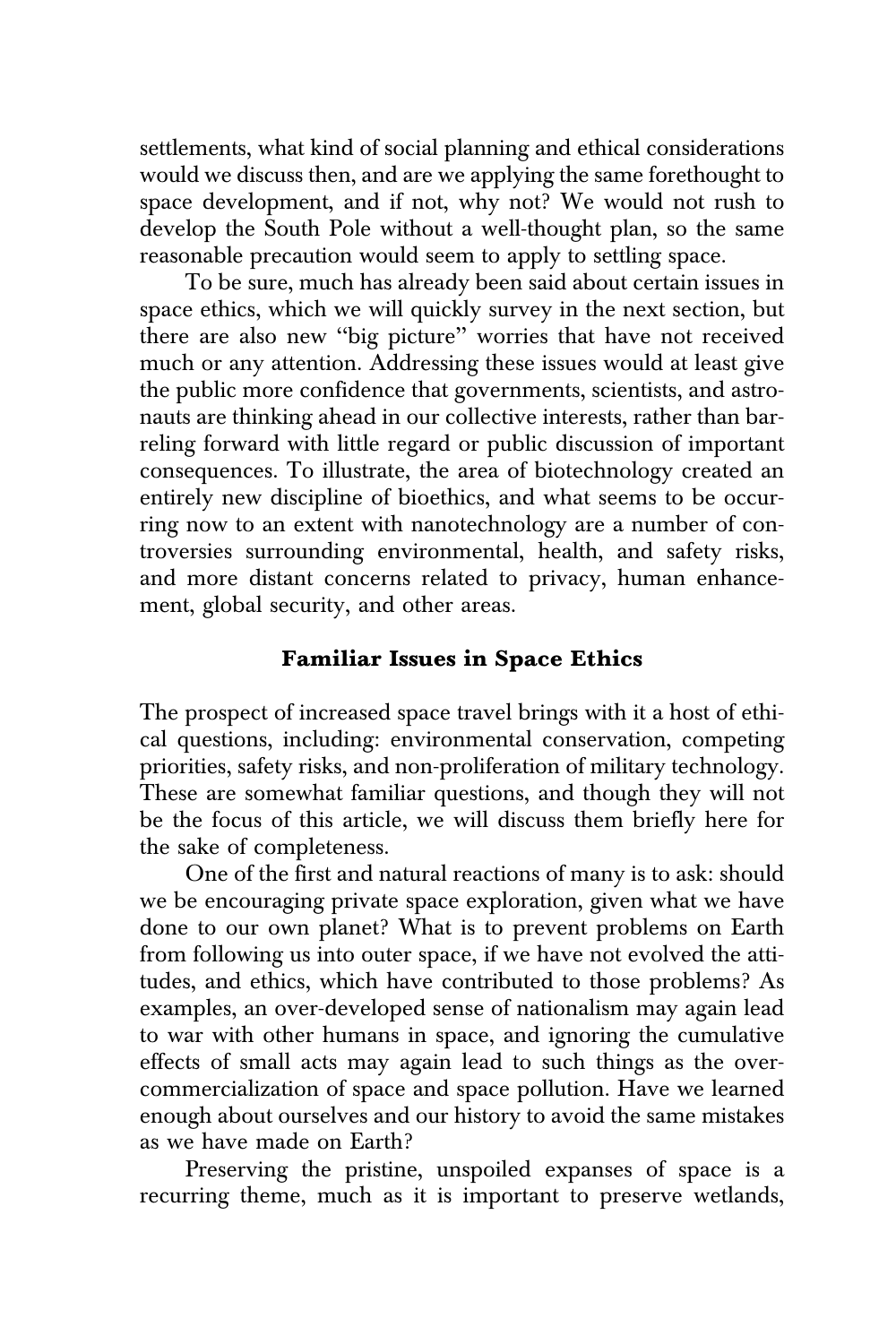rainforests, and other natural wonders here on Earth. We have already littered the orbital environment in space with floating debris that we need to track so that spacecraft and satellites navigate around, not to mention abandoned equipment on the Moon and Mars. So what safeguards are in place to ensure we do not exacerbate this problem, especially if we propose to increase space traffic? Furthermore, are we prepared to risk accidents in space from the technologies we might use, such as nuclear power?

Another common concern is for the safety of our pioneering astronauts. Should we send people to other planets when robots might do the job just as well but more safely and less expensively? Peter Diamandis, Chairman of the X-Prize Foundation, argued in his United States (U.S.) congressional testimony, that ''our country was founded by adventurous people who lost their lives in crossing the Atlantic, the Mississippi River, the Rocky Mountains, and beyond. Immigrants who have come to America risked everything to make the journey, even to this day. So it is practically un-American to shy away from these risks. But with today's regulations, the Wright Brothers might never have had been allowed to take off on their flimsy, bicycle-powered flying contraption."<sup>2</sup> Even if safety is not a key ethical concern for astronauts, space adventurers, or tourists who have consented to the risks, what about any children that are born in or taken to space who cannot give legal consent?

Political critics of human spaceflight and exploration have also asked whether we should be redirecting our significant investments in these areas—much of it funded by taxpayers—to solve more pressing problems on Earth, such as helping economic development in depressed areas, alleviating poverty and hunger, providing access to clean and affordable water and energy, and addressing other issues including human rights violations. There are also political and legal worries about the further militarization of space, given a history of weaponizing new technologies and carrying old conflicts over into new lands here on Earth.

### Broader Issues in Space Ethics

If the environmental, safety, and other concerns previously discussed are near-term issues in space ethics, there are also mid-term and far-term questions that we should consider, most notably related to the economic, political, and social impact of space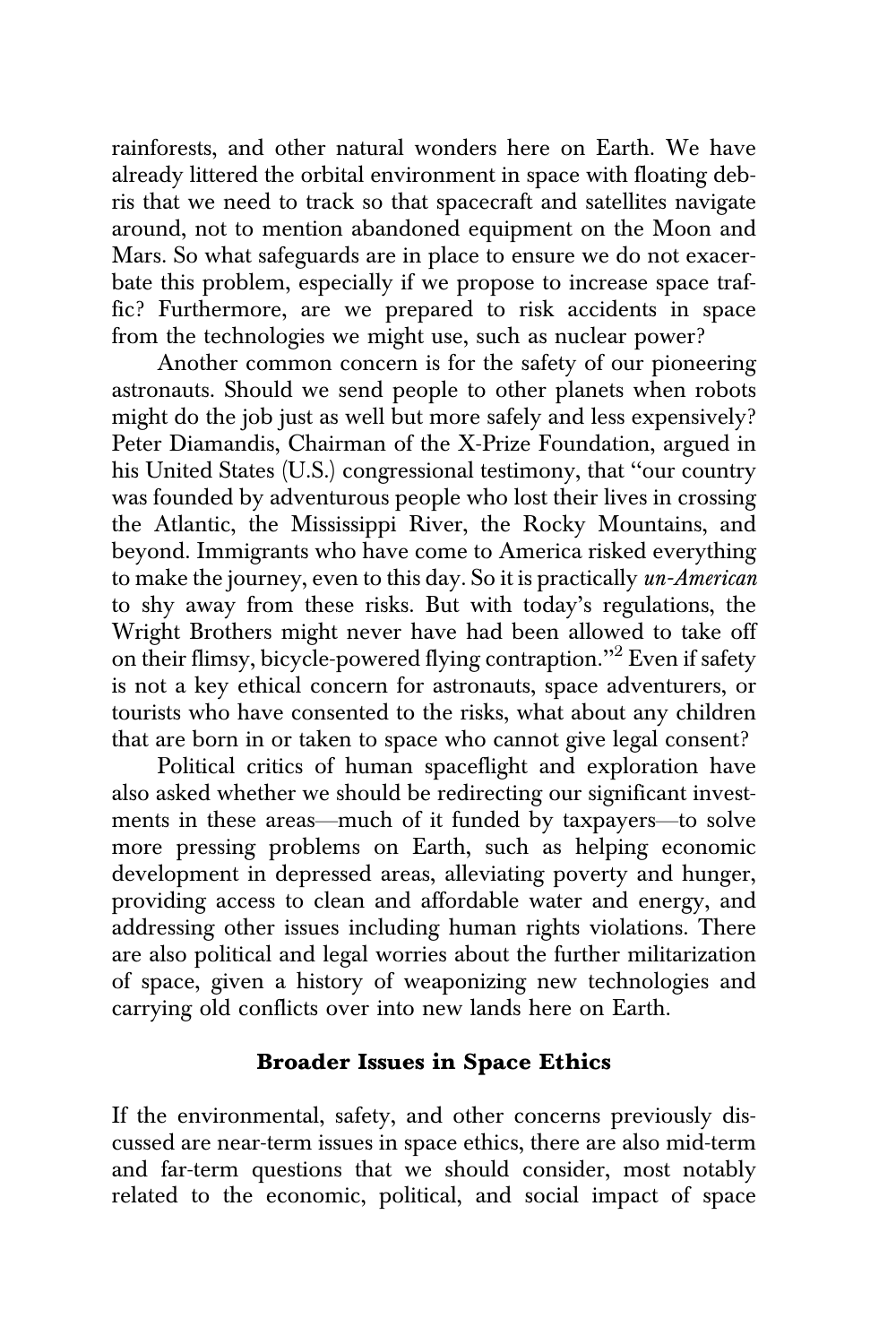exploration and settlements. Many of these questions are familiar in philosophy, but this section will help make their relevance to human space exploration more clear.

### Property Rights and Economics

If space will be commercialized, then property claims—by governments, corporations, individuals, or all three—will need to be made in order to operate business ventures without interference from others. Just as a patent provides an inventor with the protection needed to invest the time, money, and hard work required in the first place, a company may be less willing to invest hundreds of millions or billions of dollars to, say, build time-share condos on the Moon without having clear rights to that property. At any rate, it seems to be in our nature, and in our rational self-interest many times, to acquire or want things to be ours and ours alone, so these issues will naturally arise.

Notwithstanding the United Nations (UN) treaties related to outer space that preserve space as a commons, what would be a fair process for claiming property in space, without which we risk a free-for-all, chaotic land-grab? Note that lawsuits, however weak they may be, have already been filed on Earth to lay claim to such things as asteroids, $3$  so the idea of dividing up property in space may not be so far-fetched.

First of all, we need to understand what it means to own space in common with others. Is our relationship with space one of ''positive community of ownership,'' in that we each own an equal share in space and its contents? If so, several other questions are relevant. To illustrate the point, imagine if there were only seven people alive on Earth and only seven other planets in our solar system: do we then each get our own planet or only  $1/7$ th of each planet? And how do we account for future people—must we factor in their legacy before we can claim our shares (e.g., now I can claim only a  $1/1000$ th share of Mars in order to leave enough land for others who might exist in my lifetime)?

On the other hand, if our relationship to space is one of ''negative community of ownership,'' then no one has a prima facie claim to the property in question; no one owns anything yet, or we share the common starting point of owning no part of space. This raises the question of how it is possible to gain ownership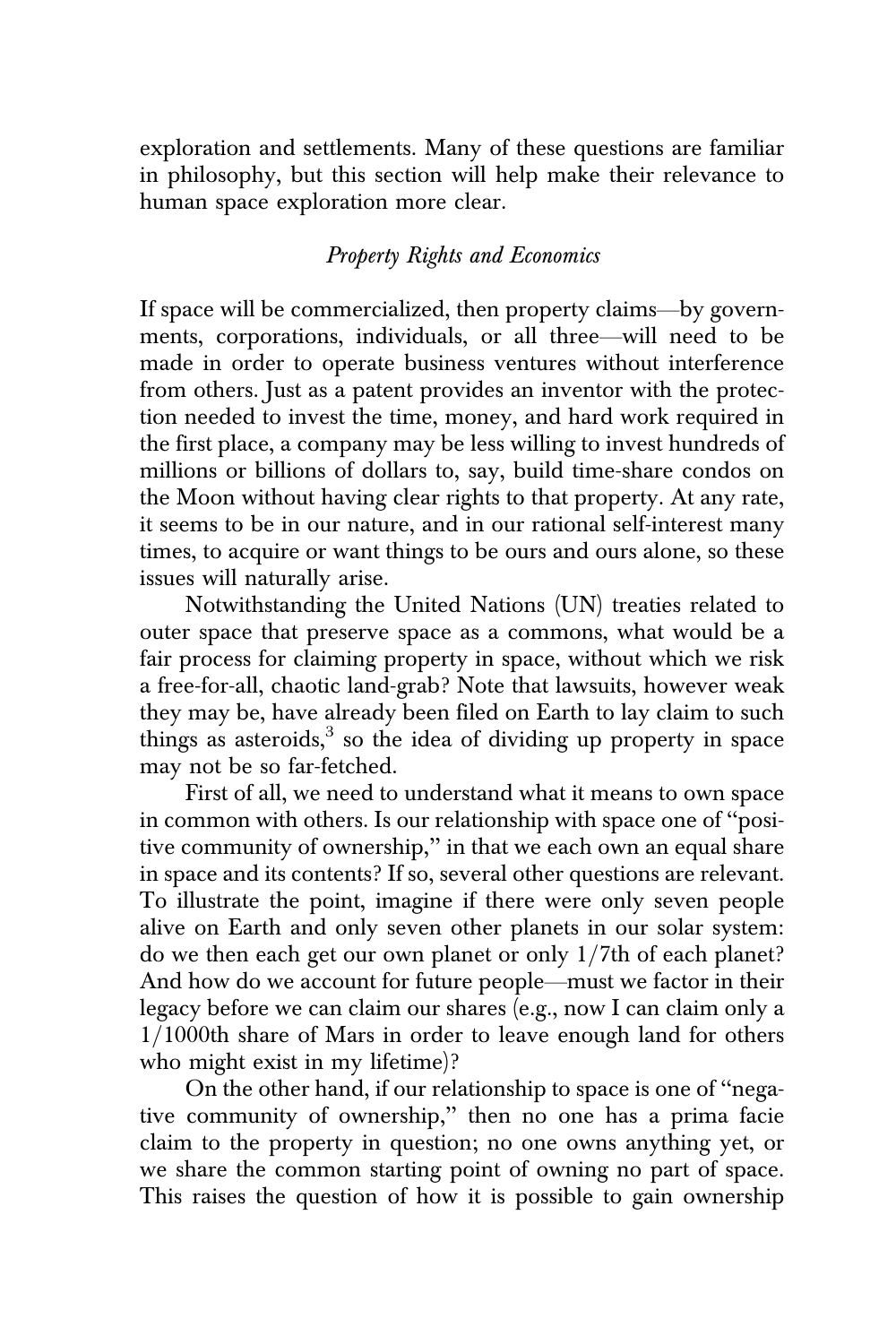of unowned objects. Some of the mechanisms or processes by which we can legitimately acquire property might include laboring upon the object (e.g., shaping clay into a bowl) or improving it (e.g., cultivating a field for crops), but why should that be enough to give us property rights—why not other methods?

The issue here is to justify the property-giving process in a way that explains why other processes do not lead to property rights, such as simply pointing at an unclaimed asteroid and say "that is mine" or roping off a section of the Moon in order to claim it. If only labor and/or improvement are enough for property rights, what is so special about it such that an object then becomes ours? And what is the extent of our property rights—are we permitted to destroy what we own, like to irradiate our land, or freely transfer all our rights to an individual person or company who might then own the entire Moon?

Of course, we might simply extend our existing rules of property to govern space as well, assuming all states involved endorse a free-market system. But in uncharted territory, such as with cyberspace, our most obvious options seem to be limited to firstcome, first-served and to the highest bidder, which we have seen lead to the inefficient and disorderly Internet ''gold rush.'' And because how we formulate property rights sets the tone for whatever economic model is adopted—a high-bid process would naturally foster capitalism—this has great implications on how markets and transactions would proceed in space.

If entering space marks our opportunity to start over again, then it seems that unfettered capitalism should no longer be a sacred cow and should be subject to critical evaluation along with other competing economic models. For instance, a purely freemarket economy, while efficient at allocating scarce resources and inspiring innovation, is not so much concerned with need or merit, so a hybrid model may be desired.

### Justice and Government

At the risk of cynicism, if we were to truly apply Earth rules to space, then the ultimate, albeit morally problematic, litmus test for claiming property may be about one's ability to physically defend the property. Without a police force in space, it may first start with individuals or corporations defending their parcel against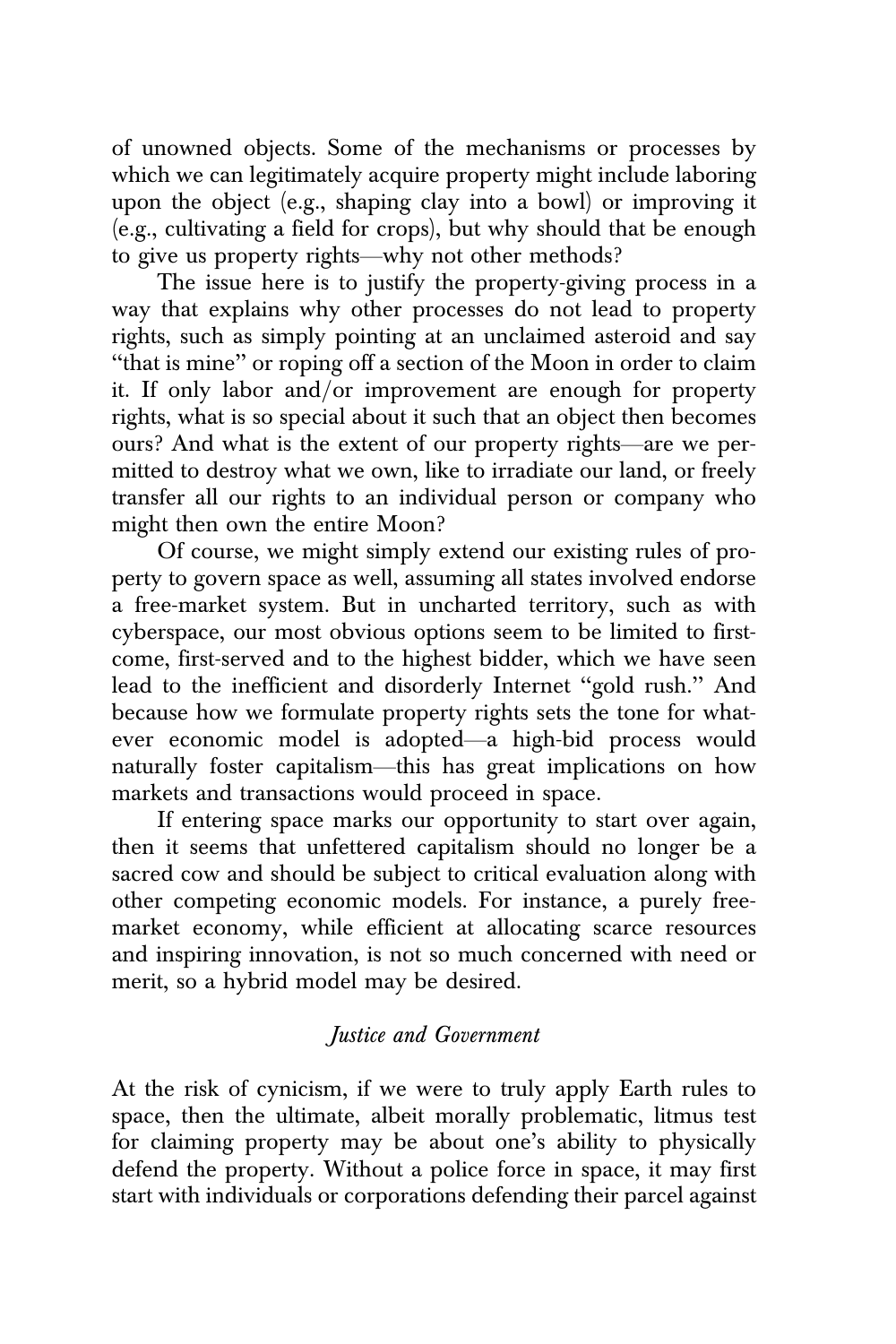competitors in turf battles, despite any prevailing laws on Earth. But while "right through might" may perfectly describe frontier justice, one would hope that we have evolved beyond that.

Even among enlightened people, there will inevitably be property-rights disputes in space, just as there is on terra firma between reasonable parties, so we will need a regulatory or administrative body that has jurisdiction over those lands, in addition to an enforcement agency. It will not be enough that we govern from Earth—we will need a local organization to maintain law and order in real-time, as well as to more efficiently administer public policy, urban planning, and other matters. Again, these concerns point to our new era in space exploration as a true opportunity to start over from scratch, bringing with it new responsibility to architect a blueprint for society in space.

But no matter who leads this government—whether it is the U.N., U.S., or other states ruling over their respective claims once moons or planets can be terraformed and their human inhabitants become self-sufficient, what incentive do people there have to continue under this rule? Perhaps, they no longer want to be Earth's socioscientific experiment or newest vacation spot. Why should humans on Mars think of themselves as an extension of any state today, if they can form, and defend, their own government and start from a clean slate?

Think again about colonial America: even without oppressive policies and taxes from King George III, there was no compelling reason to remain a territory of England. For all practical purposes, America was already a different nation and culture from England, given the vast distance between them. And looking at the state of affairs in today's world, where separatist movements are pushing for independence for their own countries, it seems that it is in human nature to want to break free. This trend is not confined to Asia, Eastern Europe, or other developing states as it also occurs in North America where many in Quebec continue to push for independence from Canada.

## Why Explore Space?

Despite the ethical, political, and economic challenges in exploring and settling space, there are good reasons for the endeavor. Wanderlust, or the compelling need to explore or travel to new places,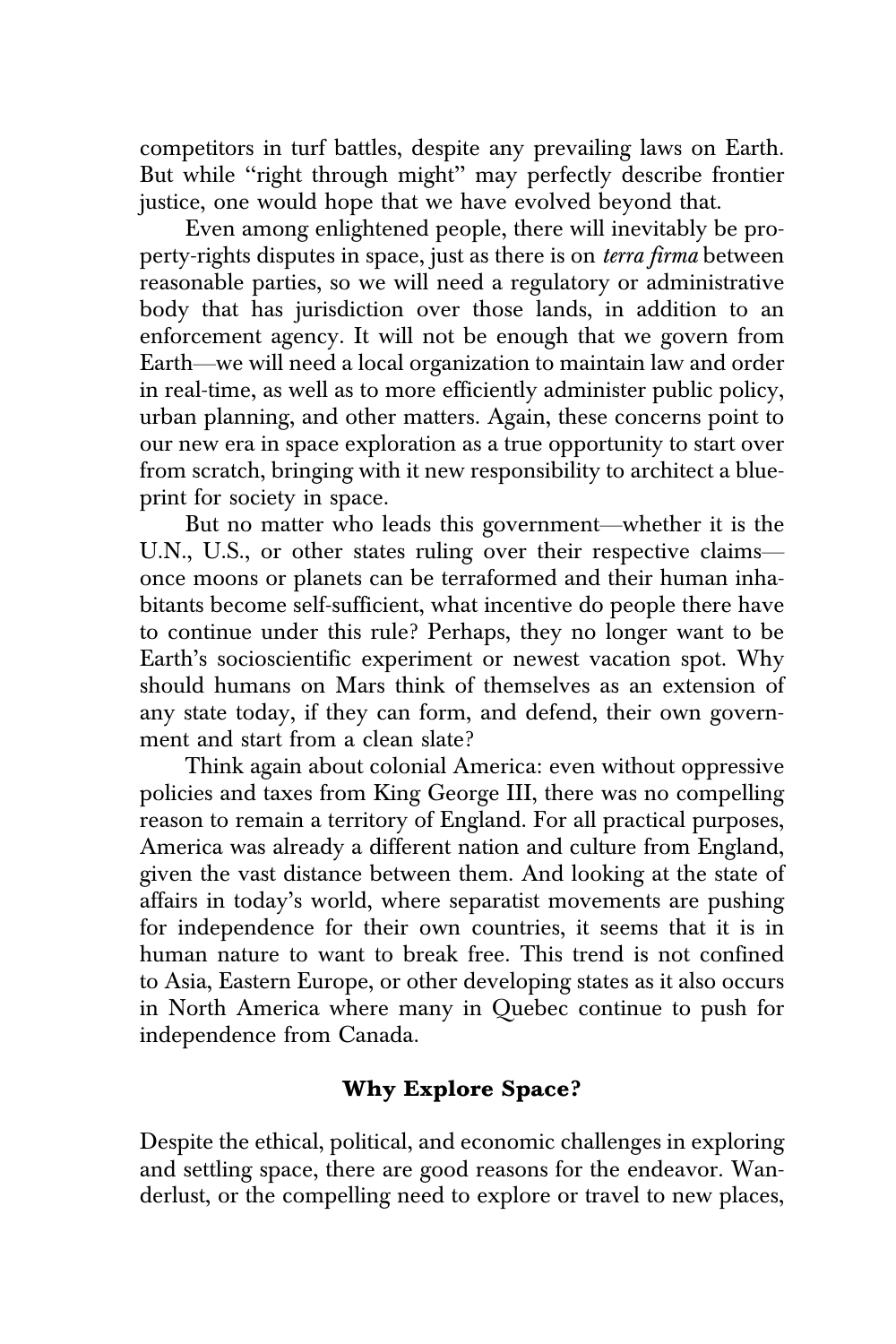is in our DNA – that is simply what humans do. Call it the indefatigable, and arguably incorrigible, ''human spirit'' to push our physical, intellectual, and creative boundaries. In this section, however, we will take a critical look at these reasons to explore new worlds, since finding a moral imperative or justification for such a venture in the first place must be a fundamental part of space ethics.

Sir Richard Branson explained on his Virgin Galactic website: ''We hope to create thousands of astronauts over the next few years and bring alive their dream of seeing the majestic beauty of our planet from above, the stars in all their glory and the amazing sensations of weightlessness and space flight. The development will also allow every country in the world to have their own astronauts rather than the privileged few."<sup>4</sup> But is the desire for adventure or tourism reason enough to open up virgin territories, such as space, to private individuals? After all, we do not allow unrestricted travel to Antarctica or settlements in Yellowstone National Park for the same reasons; adventure or tourism are not sufficient justifications to build time-share condos there.

Perhaps the difference between space and Antarctica or protected parks is that there may be much more to discover in space, including possibly the origins of Earth and the universe. This then changes our reason for space travel to be more about the sake of knowledge, and if that is the case, it is unclear how commercialization of space furthers that goal, in contrast to exploration by only trained scientists. Social dynamics may be an interesting area of investigation—such as how people self-organize and live in an isolated environment, or how basic government might arise—but these seem to be experiments we can already conduct on Earth.

If not for adventure or knowledge, there are other, more pragmatic reasons to consider. For example, notable scientists, like the late Carl Sagan and Stephen Hawking, discuss ''backing up the biosphere'' in case our world becomes uninhabitable. Of course, if that ever happened, it may be our own fault, given our weapons of mass destruction, freely-distributed recipes for the 1918 killer virus, predicted misapplications of biotechnology and nanotechnology, and other possible man-made catastrophes. So is it a good enough reason to inhabit another planet, because we want a ''doover'' if we destroy our own? And if so, again, what are we doing to ensure that we do not make the same mistakes and lay waste to another biosphere? If we have put ourselves in a position where we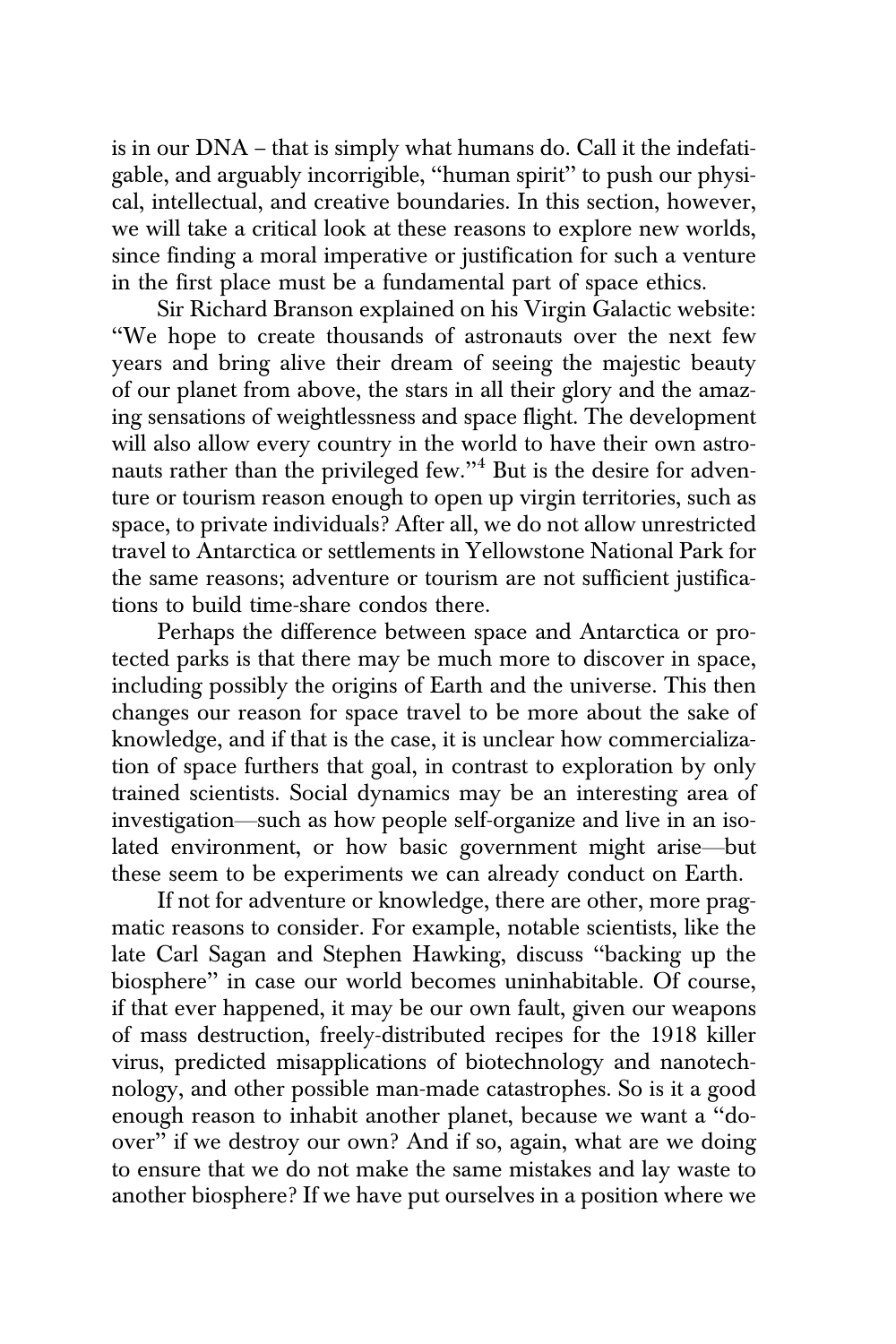need a back-up plan, it is unclear how settling space will improve our self-destructive tendencies until we address those root issues.

Less metaphysically, does having a safety net, such as a backup planet, make it more likely that we take more chances and treat our home planet less carefully? This would seem to be consistent with human behavior: as risks decrease, we are more likely to engage in that activity. However, an argument might be made that people who engage in possibly catastrophic acts are not the kind of people worried about our future and would proceed ahead regardless of a back-up biosphere. Further, perhaps having a ''Plan B'' does make sense, if we think that a natural apocalypse may occur, such as an asteroid collision.

Another related reason for space development is that inhabiting other planets is the ''social release valve'' we need to alleviate overcrowding and diminishing resources here on our home planet. But is this an argument for space exploration, or for population control and more intelligent use of our natural resources? Once again, if we need to escape our own planet for societal, political, or economic reasons, what is our plan for doing it right on another planet, or will we be bringing the same baggage into space to create more of the same?

Another reason, and one that is perhaps too straightforward, was recently articulated by Elon Musk, co-founder of PayPal and founder of SpaceX: ''My goal is to make humans the first interplanetary species."<sup>5</sup> Although similar remarks have been made elsewhere, by Stephen Hawking, Carl Sagan, and Robert Zubrin to name a few, Musk is actually in a unique position to realize this goal, so it is important to look at his particular motivations. Musk's reason seems to speak either to our biological drive to propagate our own genetic lines, which incidentally serves to continue the species, or to a more narcissistic desire to literally take over that which is within our reach. Either case should give us pause: what are the ethics of introducing new species to environments where they are not normally found, and is the fact that we can send the average citizen into space and extend the human species on other planets or moons reason enough to do it?

And why humans—would we have a moral issue with populating the Moon with monkeys or dandelions instead? This may seem to be a ridiculous question, until we recognize various compelling arguments in philosophy that there is nothing intrinsically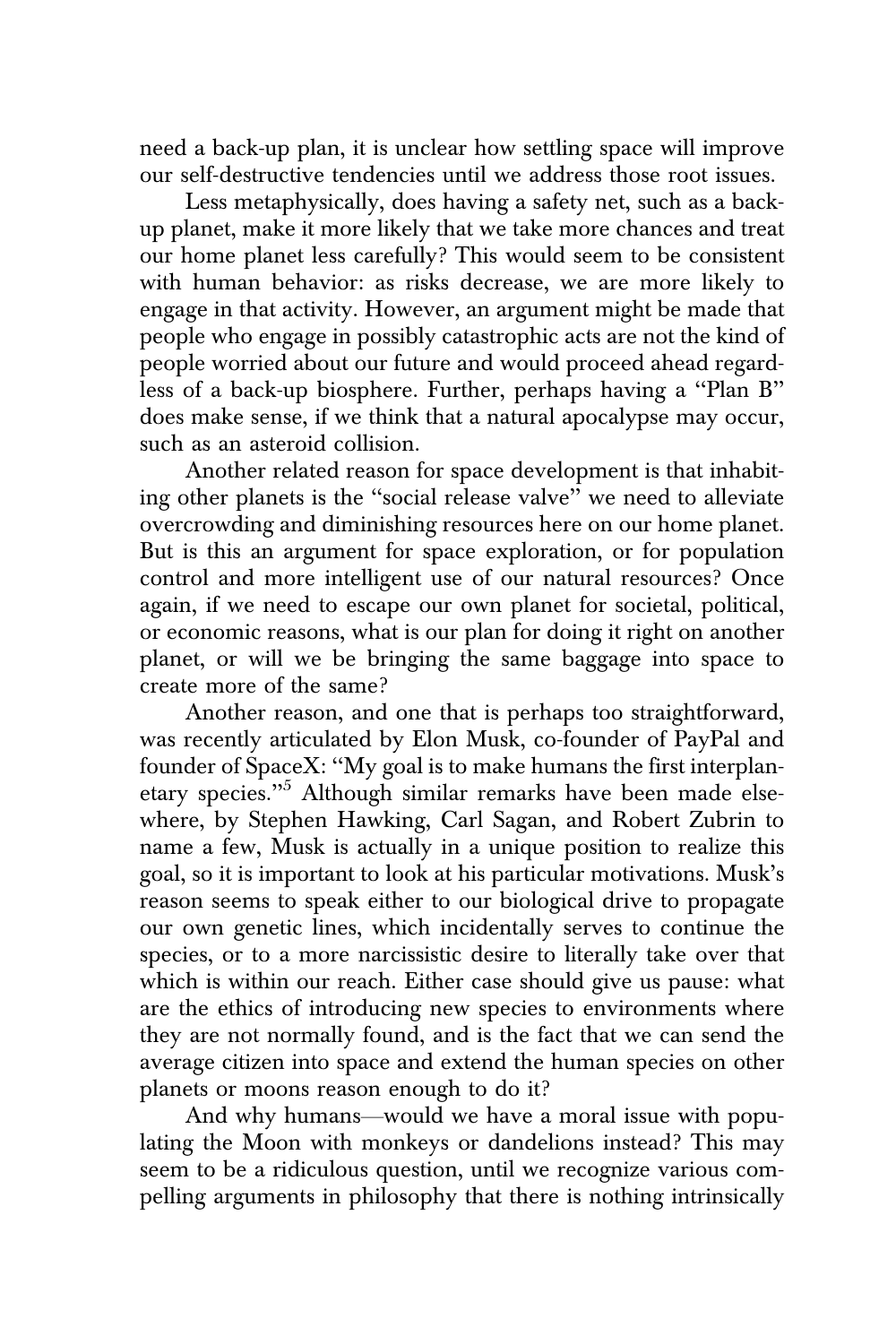special about being human or that some animals should have the same moral status as people do. $6$  At any rate, without invoking God or some metaphysical right, it is very difficult to explain why human interests are more valuable than non-human interests, making our space quest seem much less noble and much more selfish.

Even if a more defensible reason is that space exploration pushes human limits, that drive to break past existing boundaries surely must be subject to reasonable limitations. For instance, we are able to clone human beings, yet we refrain from that practice for ethical reasons. We are physically able to build homes inside national parks and other uninhabited areas, but we refrain from doing so, at least to comply with laws designed to preserve that environment.

One possible reply to this series of interrogations might be the following: instead of formulating a positive reason to explore or develop space, the burden of proof should be placed on opponents who believe we should not boldly go forward into space; they should give us compelling reasons not to. On the other hand, this seems to be an intellectually inadequate answer, and perhaps the burden of proof should fall on both sides.

If we truly believe that space exploration is so obviously unproblematic in a moral sense, then we should be able to defend that claim. The strongest defense may be to argue that we have a presumptive right to explore space and interact with the cosmos as we see fit, particularly if (1) there is no one else in the universe to object, (2) no one else to harm, and (3) plenty of room for everybody. If this is a reasonable line to take, then our focus should be on understanding the origin and nature of that right as well as any responsibilities tied to that right. Of course, if there are other beings in the universe to object or harm, then the task of justifying space development, which brings us closer to encroaching on their domain, may become more complicated.

Based on the ''Big Bang'' theory, the origin of that right may be found somewhere in the fact that we, homo sapiens, came from the stars in the first place. The atoms that make up our bodies—as well as everything else around us—are the exact same atoms that originated from the singular point that gave birth to the Big Bang. If that is the case, and we view ourselves in the simplest materialistic terms, then why should we be denied the right to travel back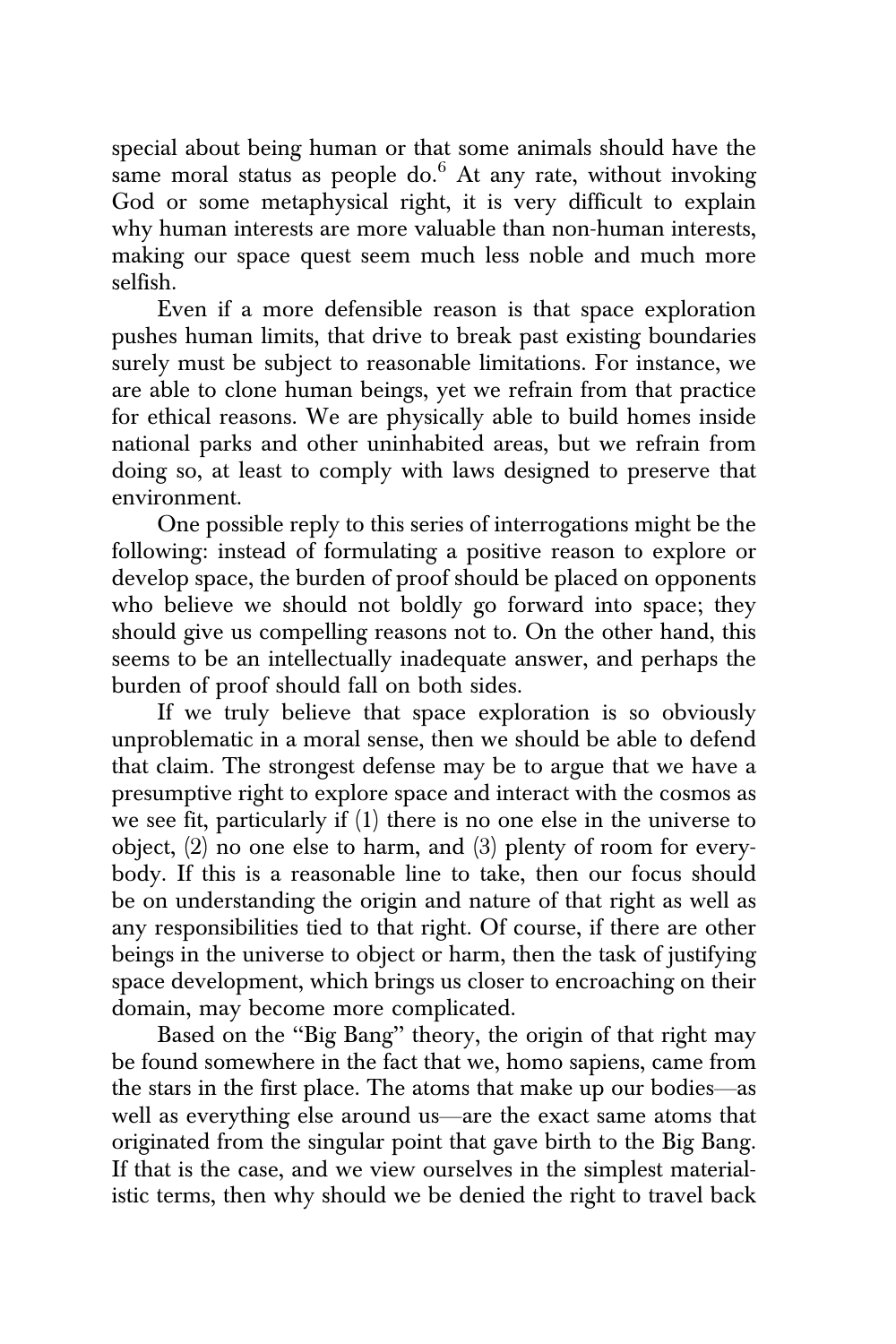from where we came? We already covered the distance, so exploring outer space does not really cover new territory; we have been there, or so that argument might go.

And at any rate, it may be an exaggeration to say that there are serious opponents to space exploration or development. It seems to be more the case that there are many concerns surrounding our space efforts, and these may very well be solvable concerns. But until they are fully investigated and taken seriously by the space community, the public perception might be that our exuberant rush into space comes at the expense of these concerns.

#### Conclusion

If space development is just on our horizon, there looks to be enough questions to require forethought and advance planning related to the social, political, and economic landscape of space living, in addition to the usual near-term issues in space ethics. If this is our chance for a fresh start, then we should be deliberate and careful with our actions, thinking through as many of the unintended consequences as possible. We already have centuries of philosophical, political, and economic theories in our stockpile; now is the time evaluate them once again, and finally turn theory into action.

One reasonable starting point would be to consider space development through political thinker John Rawls' Original Position in which we formulate policy under a ''veil of ignorance'' or pretend that we do not know any facts about ourselves, including who we are, what economic class we belong to, what nationality we are, and so on.<sup>7</sup> With our personal identity stripped away, the rules we set up would be fair, since we know that any biases we build in, such as rules that disadvantage minorities, religions, economic classes, or others, may backfire and disadvantage ourselves, if we turn out to be a member of those groups. Under Rawls' veil of ignorance, you may be just as likely to be a poor farmer in the heartland of America, or a Buddhist in Japan, or a wealthy businessman in Germany, or an AIDS patient in South Africa, or an amputee in Iraq. Applying the veil of ignorance to rules in space helps ensure that the processes we set up are fair and consider the interests of all people, including protecting the worst-off people from an even worse and uncaring fate.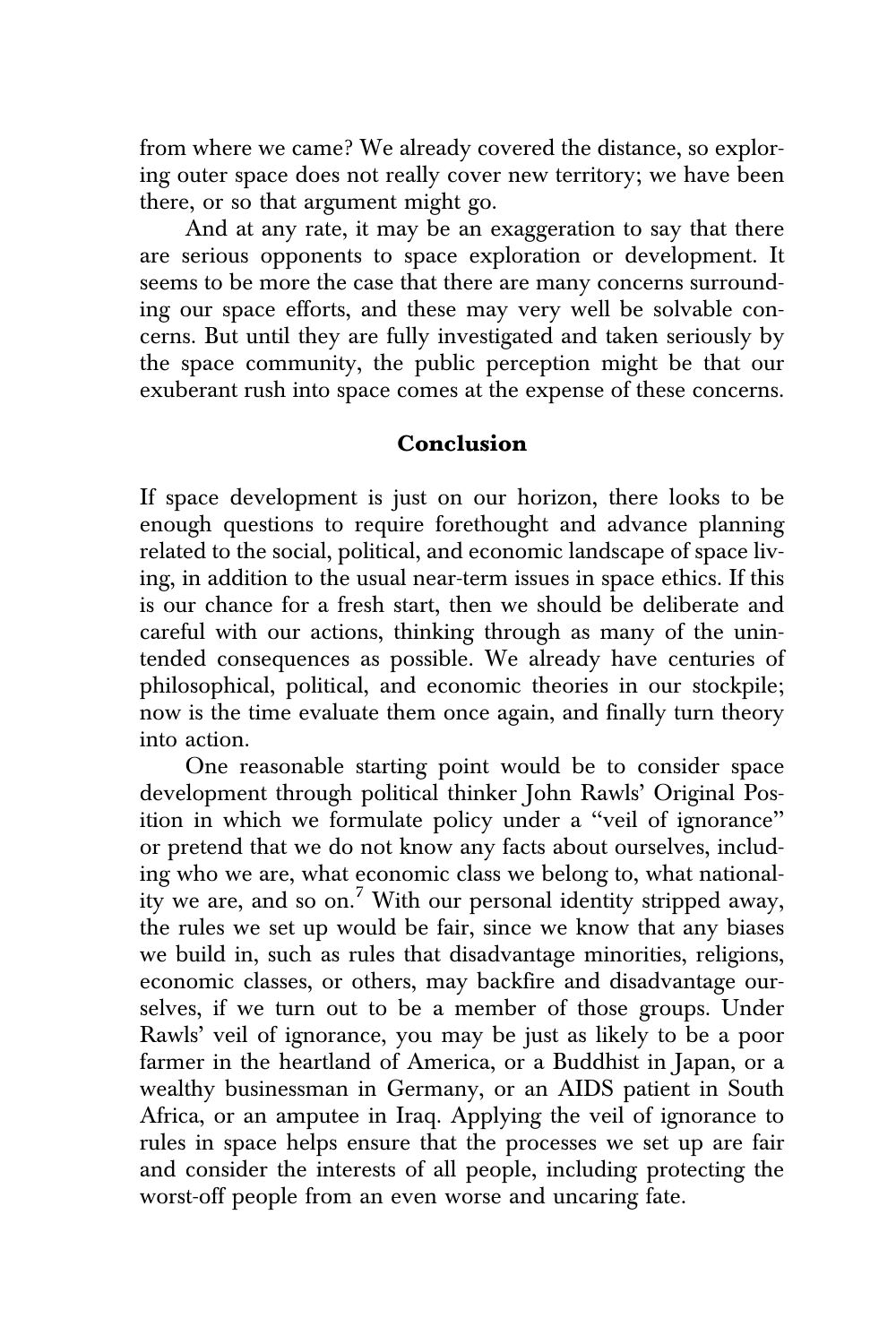What we probably do not want to happen is to rush into orbit and the settlement of space without a ''big picture'' strategy that would allow individuals, corporations, or governments to makeup a plan as they go along, whether it is to camp on, erect billboards on, or lay claim to other planets, untethered by orderly processes and safeguards. Had we given that kind of forethought to administering the Internet, we might not have had cyber-squatters camping out on domain names, disgruntled teens writing virus programs that exploit gaps in the technology, unscrupulous companies clogging our e-mail in-boxes with spam, or any number of issues related to intellectual property, privacy, security, and other key areas.

History gives us plenty of other examples where we have introduced new technologies or crossed barriers without giving forethought to our actions, which then caused problems that we could have avoided. We do not even need to look at the most obvious cases, such as splitting the atom. The automobile enabled us to more easily and quickly travel greater distances, but it also created pollution, urban sprawl, pressure on natural resources, and other problems—things we could have addressed much earlier. Nanotechnology, as another example, promises to give us great benefits, but it also holds great potential for misuse and raises ethical questions related to health, privacy, human enhancement, military, economics, and more.

We should move ahead with space exploration or nanotechnology, and at the same time, pay attention to possible harms and conflicts, and develop plans to mitigate those scenarios, if nothing else for the sake of public confidence and because it is the right thing to do. Whether space ethics or nanoethics, some people will always be afraid of these questions. They may see these issues as ''hype'' or annoying roadblocks to moving science and business ahead. If we have learned anything from history—as recently as Enron and WorldCom's implosion, or even biotech's public relations fiasco with the use of genetically-modified foods—ethics must go hand-in-hand with technology and business, no matter where we find ourselves in this universe.

#### Notes

<sup>1.</sup> Barbara Arneil, John Locke and America: The Defence of English Colonialism (Oxford: Oxford University Press, 1996).